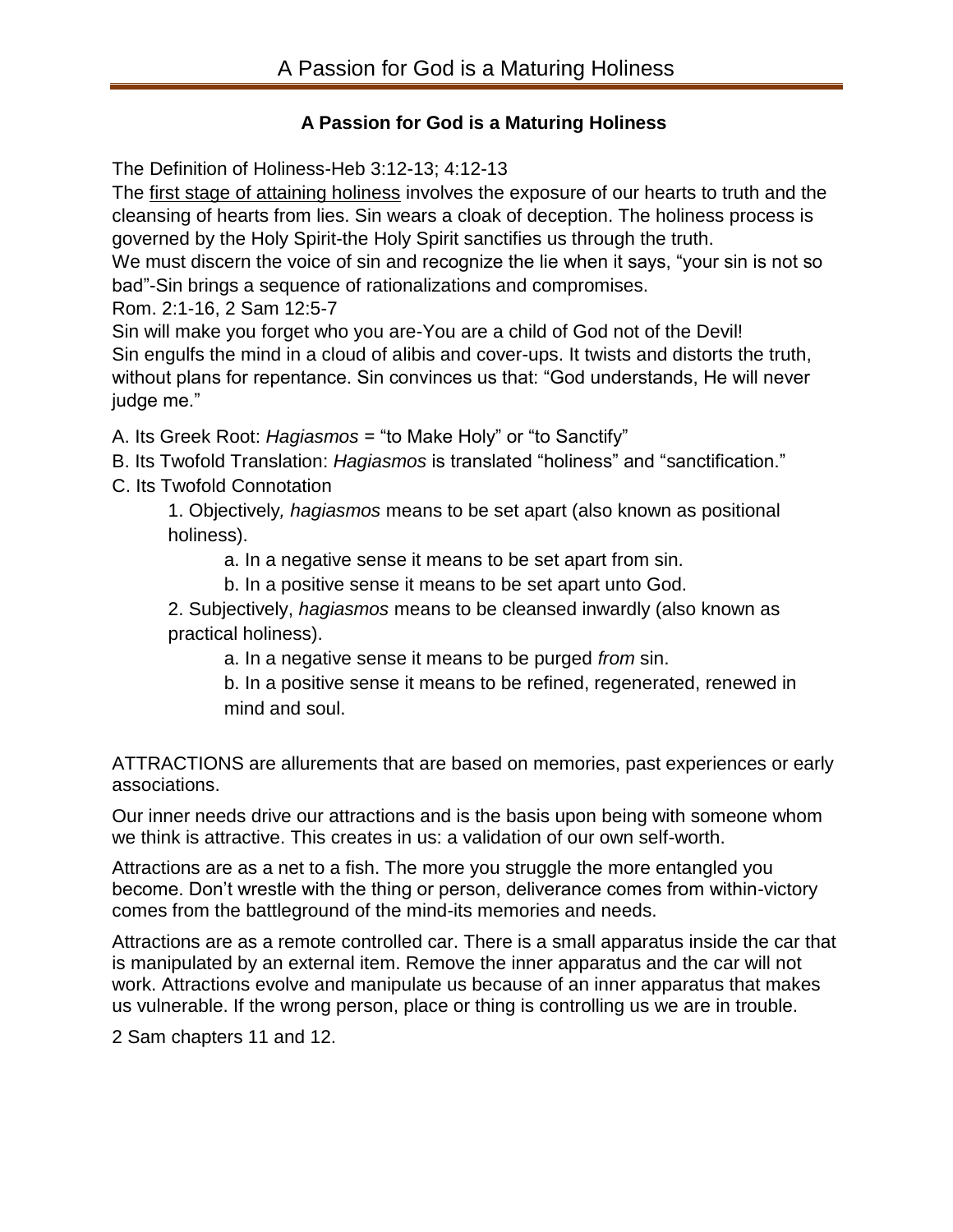Should an embarrassing sin nearly be exposed through circumstances, etc., we thank God that our secret problem remained hidden- Likely not God that kept the sin hidden, it was the devil.

Prov. 28:13 He that covereth his sins shall not prosper: but whoso confesseth and forsaketh them shall have mercy

2 Cor. 4:2

Luke 8:15-18 Honesty of heart-generates fruitfulness.

2 Thess 2:12 "took pleasure in wickedness"

In almost all sin there is enough pleasure to make that sin attractive! If sin was without pleasure only the mentally retarded would commit it, sin contains death. It is the pleasurable side of sin that deceives us.

Titus 2:11-14, 1Pet. 4:1-5,

Lust is the perversion of pleasure. For true salvation we must desire truth above pleasure. Truth is not the enemy of pleasure, but of perversion.

Rom 1:23-24

Every sin is the exchange of the truth of God for a lie.

Each time you repent of a sin a lie that once controlled your life is broken.

However if you take pleasure in wickedness, refusing God's kindness that leads you to repentance, God will eventually give you over to the deception your rebellion has demanded.

Prov. 29:1

The more truthful you are with yourself and God, the more you are delivered from the deceitfulness of sin.

1Thess. 4:1-8

Rev. 14:5, Jude 1:24

To become blameless is to be free of falsehood-not only delivered from sin, but the deception that protects sin. Not only falling, but the rationalizations that we stumble over, or that makes us fall.

The deliverance process- (the removal of a conditioned mind by decades of unbelief, fear and an unbridled thought- life) - is attained by total commitment to the Lord.

**In seeking God**: Matt. 11:29 Take my yoke upon you, and learn of me; for I am meek and lowly in heart: and ye shall find rest unto your souls.

The holiest, most powerful voice that ever spoke described Himself as, "…meek and lowly in heart."

Holiness is a product of grace- and God gives grace only to the humble.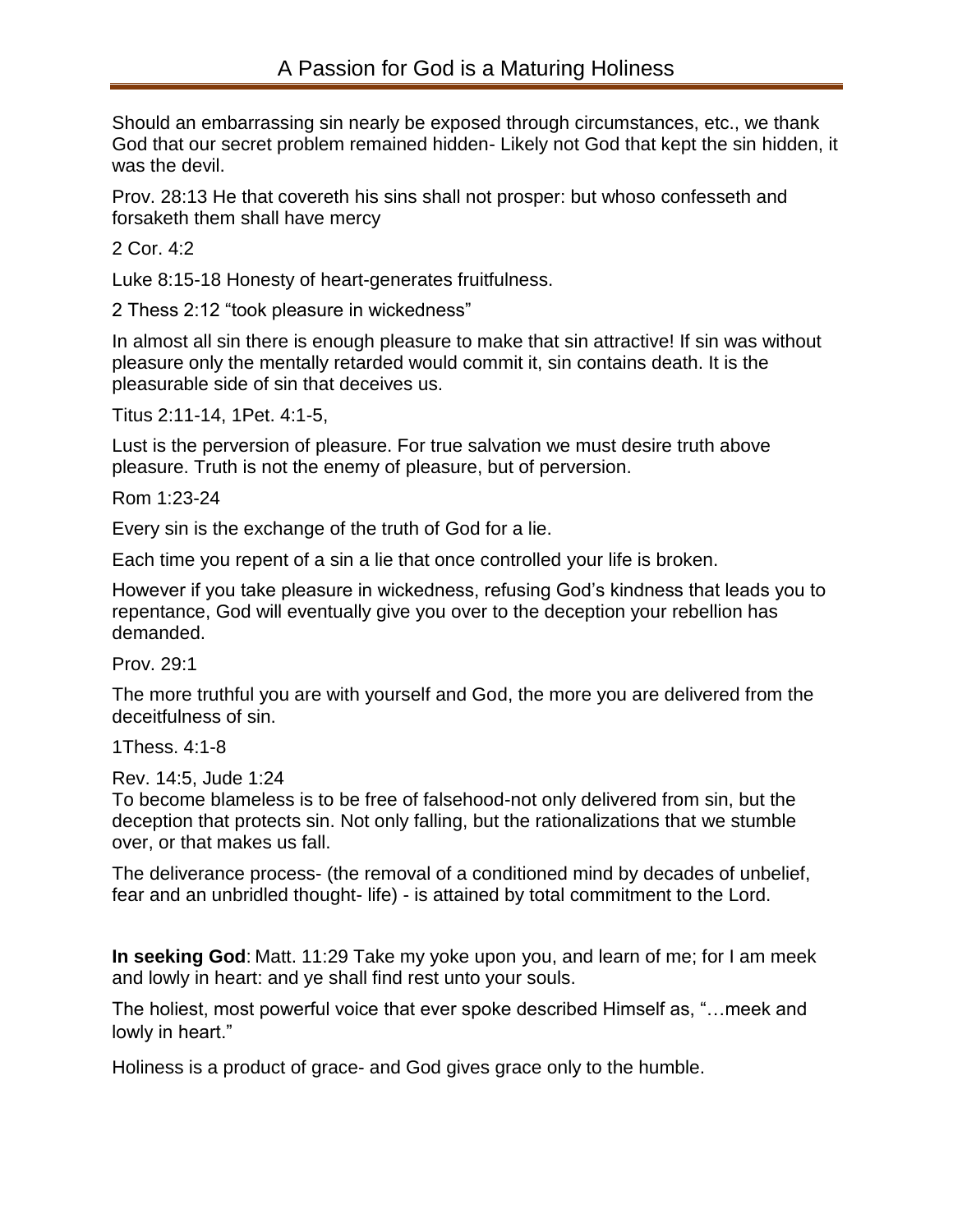Jer. 10:23 O LORD, I know that the way of man is not in himself: it is not in man that walketh to direct his steps.

Jesus did not condemn sinners-he condemned hypocrites. A hypocrite is a person who excuses his own sin while condemning the sins of another. A hypocrite is one who refuses to admit he is at times two-faced-pretending a righteousness that he fails to live.

A hypocrite does not perceive his own flaws within himself. Does not deal with the corruption in his own heart. He seeks no mercy, he has no mercy to give; since he is always under God's judgment, judging is what comes through him.

We cannot remain hypocrites and at the same time find holiness. Therefore the first step we truly take toward sanctification is to admit we are not as holy as we would like to appear. This first step is called humility.

There are phases in each of our lives where we will be confronted with the impurities of our hearts. The Holy Spirit reveals our sinfulness. At this crossroad both holy men and hypocrites are bred. Those who become holy, see there need and fall prostrate before God for deliverance. They embrace the voice of truth-even if it hurts. Those who become hypocrites are they who see their sin, then excuse it. All men must stand at this junction, few are they who embrace the voice of truth. Sanctification starts not with rules, but with forsaking of pride. Purity begins with our determined refusal to hide from the condition of our hearts. Out of self-discovery comes forth humility, and in meekness true holiness grows.

Without a love for the truth no area of our lives can be corrected.

2 Thess. 2:10-12 And with all deceivableness of unrighteousness in them that perish; because they received not the love of the truth, that they might be saved.

**Delusion**: An erroneous, fixed false belief that is held in the face of evidence to the contrary or one who believes what is not true or fails to believe what is true after being confronted with actual facts.

A deluding influence comes upon those that do not love the truth. An "activity of error" takes hold in our lives where the truth does not rule!

Salvation is not a religious procedure - it is the experience of being saved from that which would destroy us!

If you are a slave to sexual lust your thought life and subsequent behavior will be filled with secrecy and condemnation. If you are a slave to fear your thoughts and deeds are in a constant state of alarm. If you are a slave to your appetite, your many trips to the pantry and the lies you tell others about your "metabolism" is a delusion.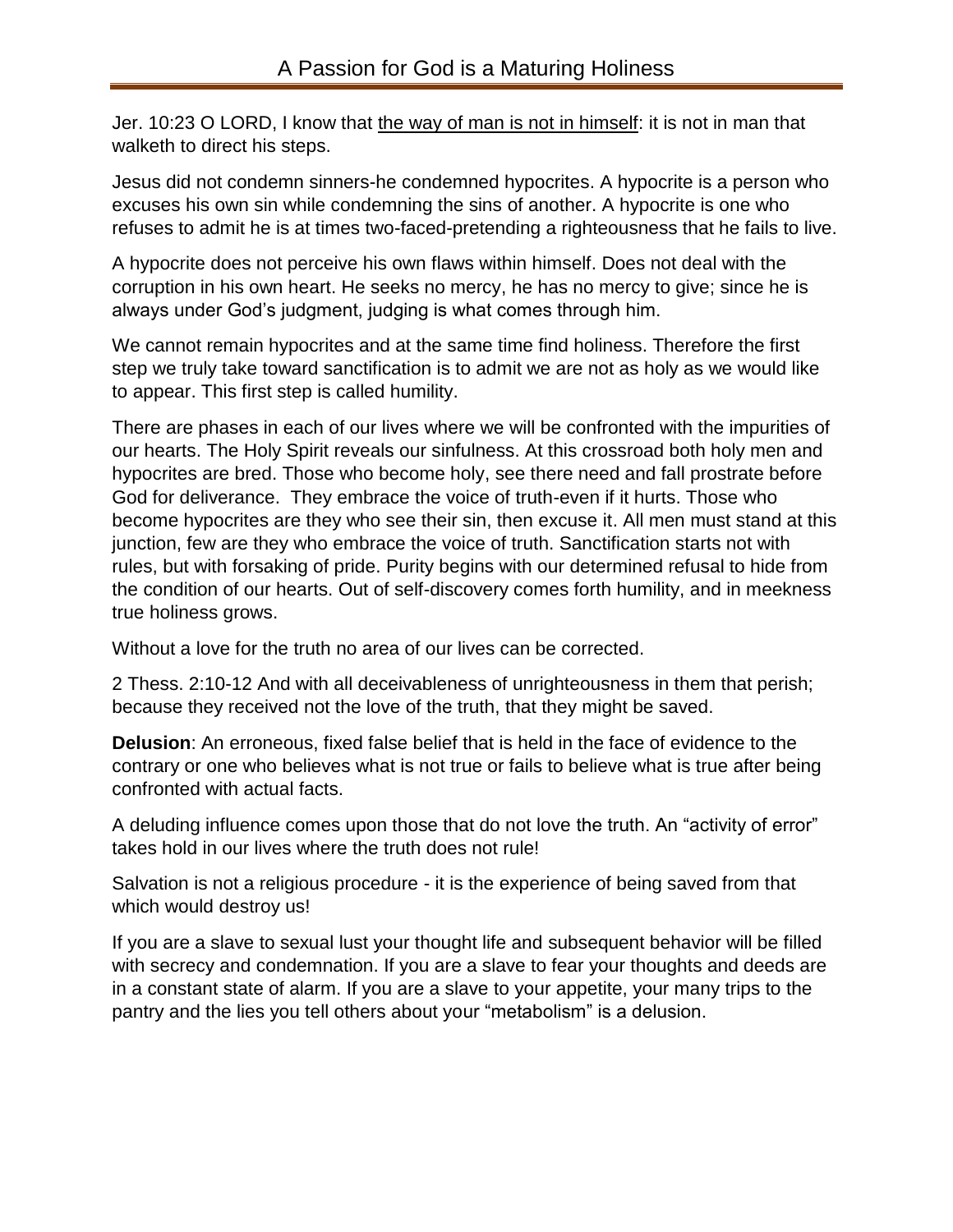# **A Passion for God is a Maturing Holiness II**

## **Not In My House**

God has put before us a model (Ps. 37:37; Phil. 3:17). God loves to put visual examples or models in our view. The model is a reference point- that when you lose your way or become disoriented, a person can see the model and gain greater insight and direction. *Jer 6:16 Thus saith the LORD, Stand ye in the ways, and see, and ask for the old paths, where is the good way, and walk therein, and ye shall find rest for your souls. But they said, We will not walk therein*.

Man's relationship with God is sustained through holiness. God's holiness engraved upon humanity births a cultural dynamic (Duet 7:1-9; Ps 50:5; 1 Pet 2:9). This in turn fosters traditions. These traditions become placeholders or standards that are used to establish visual, tangible righteous order (2 Thess. 2:15; 3:6). Traditions produce the day-by-day process that allows God's divine nature to fellowship and transfer into man's human nature.

1 Peter 1:13-16; 2 Peter 1:2-4

A placeholder is put on the supper table; to mark the location where a person must sit down.

Ps 23:5; 1 John 1:1-10

When we invite the presence of God in, He desires somewhere to rest, rule, and abide. John 15:1-12

## **Overcome temptation:**

There are two biblical meanings of the word "temptation":

1. Trial; a being put to the test. Thus God "tempted" or proved Abraham (Gen. 22:1). Afflictions are said to tempt, or try, men (James 1:2, 12; compare with Deut. 8:2), by putting their faith and patience to the test.

2. Usually the word means solicitation to that which is evil, and hence Satan is called "the tempter" (Matt. 4:3). Our Lord was in this way tempted in the wilderness. His temptation was not internal, but executed by a real, active, seducing entity. It was not self-sought. It was submitted to as an act of obedience on his part. "Christ was led, driven to the wilderness." (Matt. 4:1-11).

**1. Don't touch dead things-contain death seeds.** The death seeds are in the pollution and contamination of the world in partnership with the lusts of the flesh – 1 John 2:15- 17; Heb 9:14; Ps 119:133; Rom 6:12-16; 2 Peter 2:19; Le 21:1-3, 11; Col 3:1-10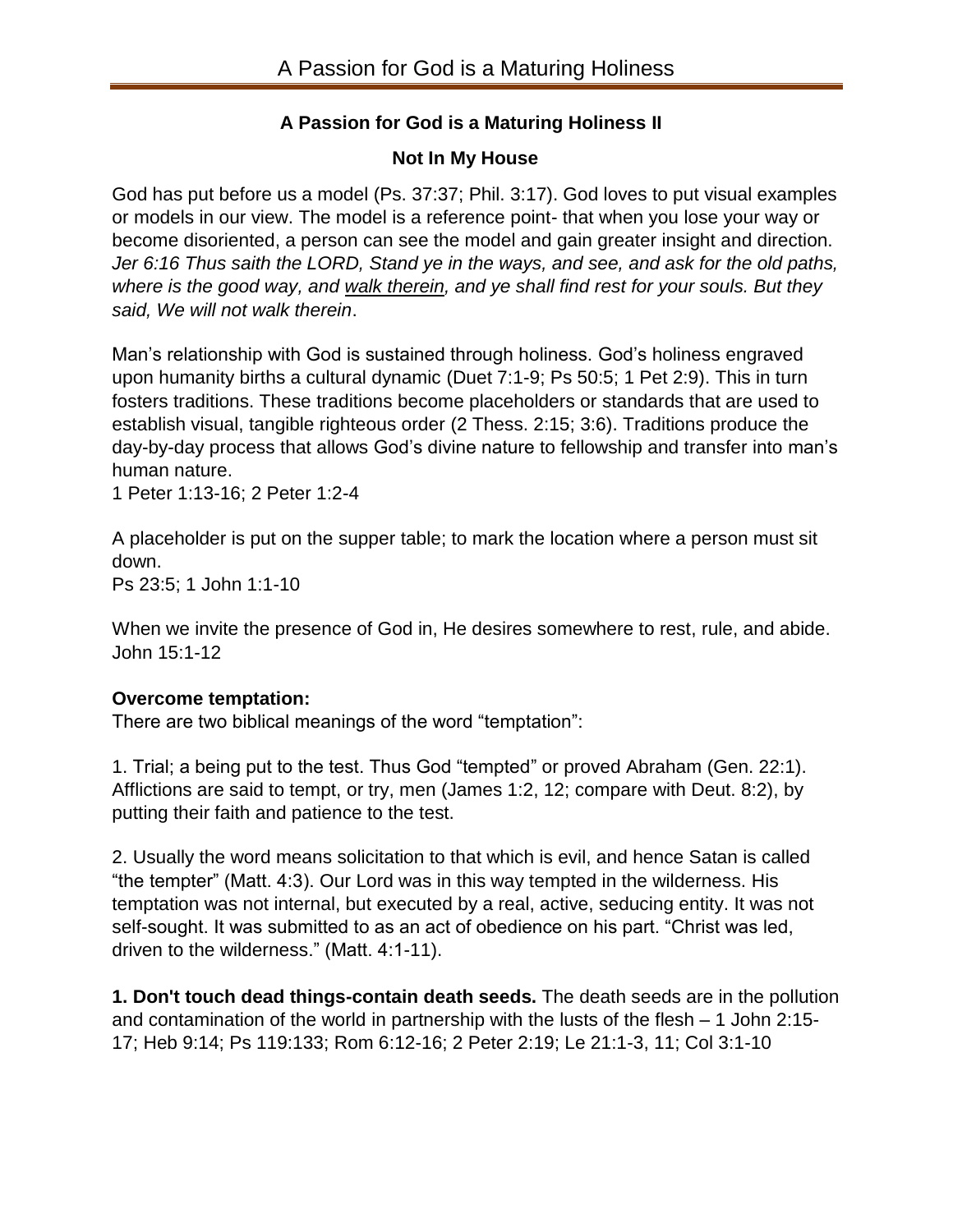*Lu 20:37 Now that the dead are raised, even Moses shewed at the bush, when he calleth the Lord the God of Abraham, and the God of Isaac, and the God of Jacob. 38 For he is not a God of the dead, but of the living: for all live unto him.*

Man is communal by nature-has a strong need for relationship. **Whatever we are in relationship with we are related to.** We are to pursue and cohabit with our own kind. Covenant with what we are related. Men are incompatible with animals! (*Gen 1:24 And God said, Let the earth bring forth the living creature after his kind, cattle, and creeping thing, and beast of the earth after his kind: and it was so. 25 And God made the beast of the earth after his kind, and cattle after their kind, and every thing that creepeth upon the earth after his kind: and God saw that it was good.)* This is a biological law. In the New Testament, a spiritual law (reality) -not to bond outside the sanctity of the church. The church is a separate species- a living organism where Christ is the first born. *2 Co. 5:17 Therefore if any man be in Christ, he is a new creature: old things are passed away; behold, all things are become new.*

It is spiritually illegal to bond with unbelievers: in GOD's sight spiritual necrophiliahaving intimate relations with the dead.

*Eph 2:1 And you hath he quickened, who were dead in trespasses and sins.* Physical death is separation of the spirit from the body, spiritual death the state of a sinner, is the spirit of man separated from relationship with his Creator. Sin is separation of relationship with God. Eternal damnation is referred to in Rev. 21: 8 as the second death-eternal separation from God. The final step of sin, eternal separation from the presence of God.

*Eph. 2:12-13 12 That at that time ye were without Christ, being aliens from the commonwealth of Israel, and strangers from the covenants of promise, having no hope, and without God in the world: 13 But now in Christ Jesus ye who sometimes were far off are made nigh by the blood of Christ.*

To willfully be disobedient and choose a companion who is dead in trespasses and sin is to be involved in spiritual necrophilia. If you break a law, you reap a consequence.

*2 Co. 6:14 Be ye not unequally yoked together with unbelievers: for what fellowship hath righteousness with unrighteousness? and what communion hath light with darkness?*

The central concept is to avoid intimate contact with dead things. An unholy alliance cannot produce holy matrimony. Holiness is a state of being.

*Phil. 3:13 13 Brethren, I count not myself to have apprehended: but this one thing I do, forgetting those things which are behind, and reaching forth unto those things which are before,*

If it is dead, bury it. Admit, quit and forget it-that is all you can do with the past. Intercourse brings two into oneness (1 Cor. 6:16). Some things may never be resolvedeverything that will not be healed must be forsaken. Do not yield body, time, or strength to that old corpse of unsettling issues.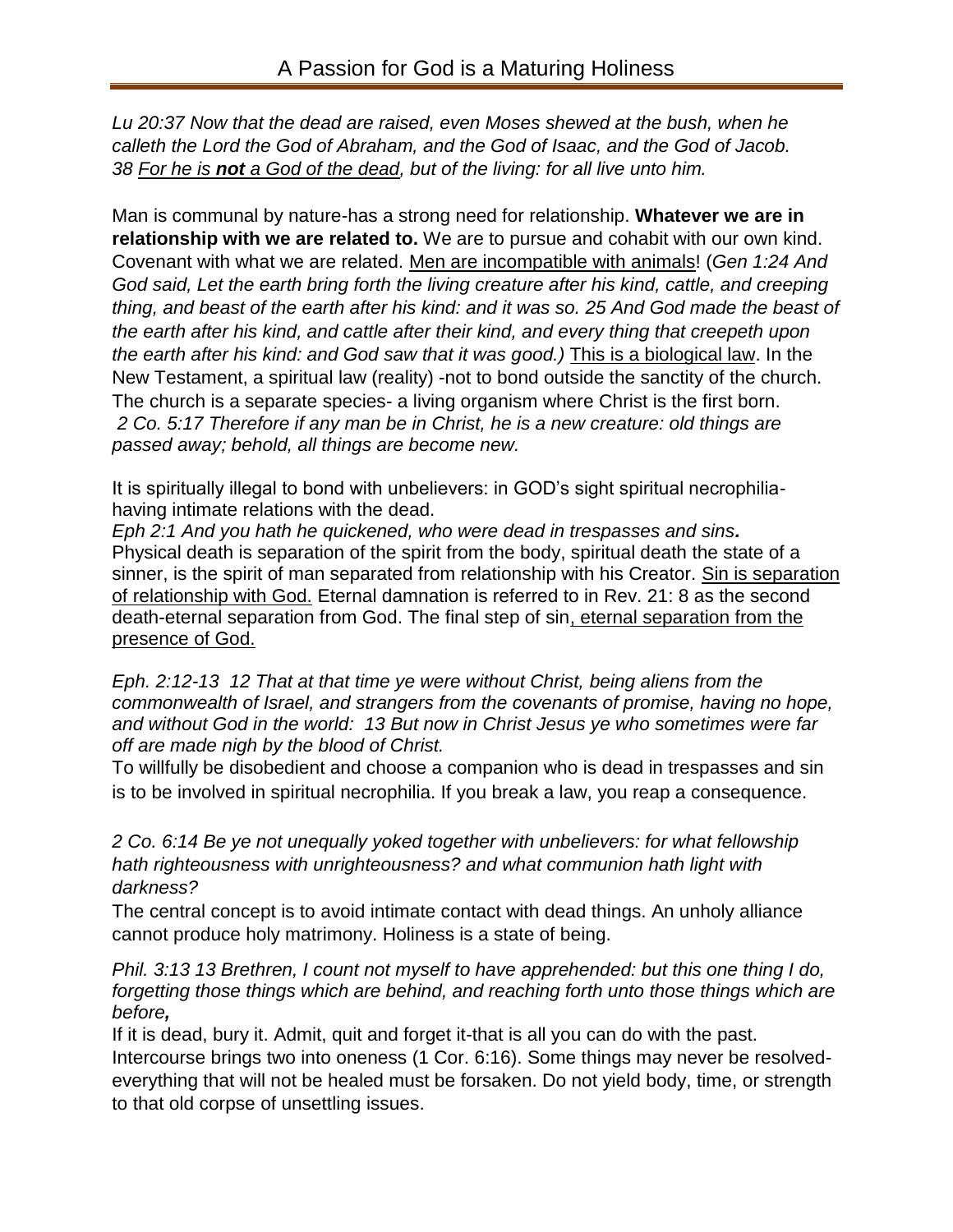#### **2. Control your gates**- Ps. 24:6-10

Mouth gate "swings out" and defiles the man. Matt 15:13-20; James 3:2-4 Emotional gates Eph. 4:22-32; Prov. 14:29; 16:32; 19:11; 25:28; James 1:19

### **3. Guard your spirit-** 2 Cor. 6:16-18, 7:1;

1 Cor. 10:14-22

Anything (idols) that draws worship from your life attaches to your spirit as a parasite connects to a host.

Ex 34:14 For thou shalt worship no other god: for the LORD, whose name is Jealous, is a jealous God: *study verses Ex. 34:12-18*

God is exclusive unto his children- he expects the church to be in an available position to give glory unto Him. As a wife and a husband is exclusive to one another. 1 Cor. 7:4-5

#### Cleave to right desires

*Ps 27:4 One thing have I desired of the LORD, that will I seek after; that I may dwell in the house of the LORD all the days of my life, to behold the beauty of the LORD, and to enquire in his temple.*

Ps 34:8; 1 Pet 2:3

*2Pe 2:9 The Lord knoweth how to deliver the godly out of temptations, and to reserve the unjust unto the day of judgment to be punished*: Psalm 31:23, 34:17, 19; 1 Co. 10:13

Fear allows the enemy into your spirit. It is a pit and snare. Isa 24:17 Fear, and the pit, and the snare, are upon thee, O inhabitant of the earth. 2 Tim 1:7; Rom 8:15; 1 John 4:4; Psalm 37:1-9; Psalm 91

To capitulate to the temptation is to allow the "thief" unfettered access, once a thief has access; he can come and go as he pleases.

Luke 14:21-28; Luke 10:17-20

Demons-disembodied spirits. Have nasty, suicidal nature to them. Incite temptations for one to end all their struggles by ending their life. Matt. 8:28-34

- *Let God close the door of your spirit to thoughts sent by the enemy*; by yielding to Christ, the one who has the keys that shut where no man can open. Rev. 3:7 study verses Rev. 3:7-10; Philippians 4:8
- Avoid all things that might lead to compromising situations and sin**.** Romans 13:13-14.